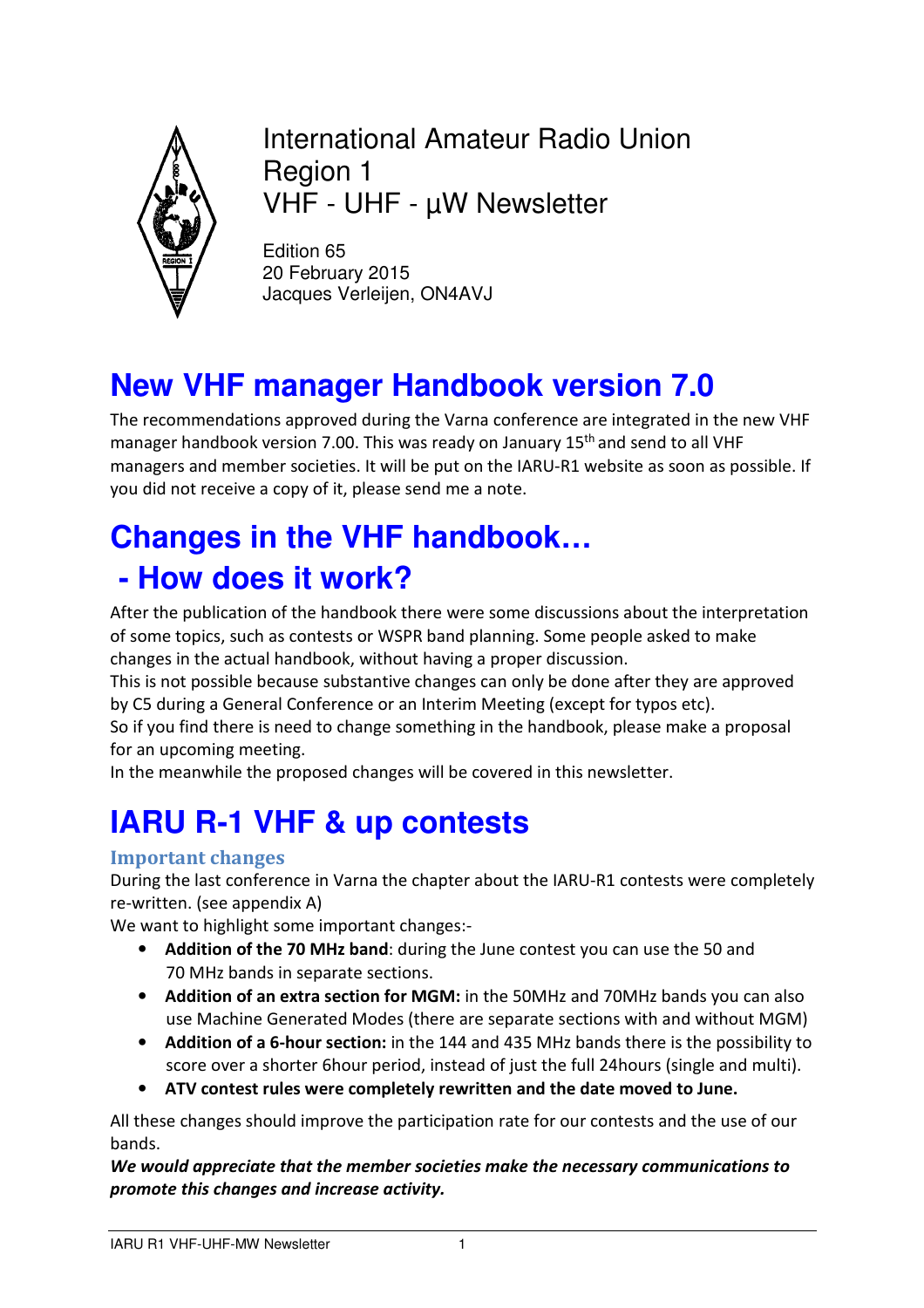### **Contest Robot**

The use of the contest robot to collect and evaluate the contests will be continued. In the upcoming months we will update the robot to cope with the new contest rules. We will also improve some features.

We would like to promote the use of the robot to upload the logs, not only for the Region 1 contest but also for the sub-regional contests, so the exchange between VHF managers is easier for contest evaluation.

#### **Advice**

In the new VHF handbook and the contest rules there are some restrictions about the use of other communication methods to obtain information about the QSO's:

*No attempt should be made during the QSO to obtain any part of the required exchange information via other communication methods such as the Internet chat channel, DX Cluster, talk-back on another amateur band, telephone etc.. Such a secondary method invalidates the contest QSO. Self-spotting (advertising its own frequency) on any other communication means, like DX Cluster, chat rooms, etc. shall not be used during the contest. (Varna 2014).* 

After the conference there were discussions about this rule. It is not the purpose to ban the use of these tools, but to use them in a responsible way. So here are a few guidelines about good practices. Like we said this cannot be included in the new VHF managers handbook, but it can be a guideline for now:

#### **Acceptable Examples when using secondary method:**

- *"Shall we make a sked on 144.388?")*
- *"I have QRM, let's move to 144.218 kHz and start again"*
- *"Thank you for a nice QSO" Note: only after the QSO has completed on the radio*

#### **Unacceptable Examples when using a secondary method:**

- *"I need your serial number"*
- *"Please repeat all information"*
- *"Nothing received, please try again"*

Member states are free to make a proposal for the upcoming meetings of C5.

Contesting should be fun, and a challenge to improve your skills to DX, receiving weak signals, evaluate the given locator,.. So, like they say in some other sports where there are no judges: *"When you cheat In a contest, the only person you're cheating is yourself."*

## **World Radiocommunication Conference**

WRC 2015 will be held in November 2015 in Geneva. The main agenda items include topics that affect amateurs in the 5MHz, 5GHz, 10GHz, 24GHz and 77GHz bands. However another important issue is that a WRC decides on the agenda items for the next conference (which will be WRC-19). For this latter matter Region-1 currently has proposals in CEPT concerning potential WRC-19 agenda items for VHF/UHF/µWave:

- 50MHz: Allocating 50-52MHz in Region-1 to harmonise with Region-2/3 (including adding an amateur satellite service allocation)
- 3.4GHz: Harmonisation of amateur microwave bands with a current focus on a Region-1 allocation of 3400-3410MHz to align with Region-2/3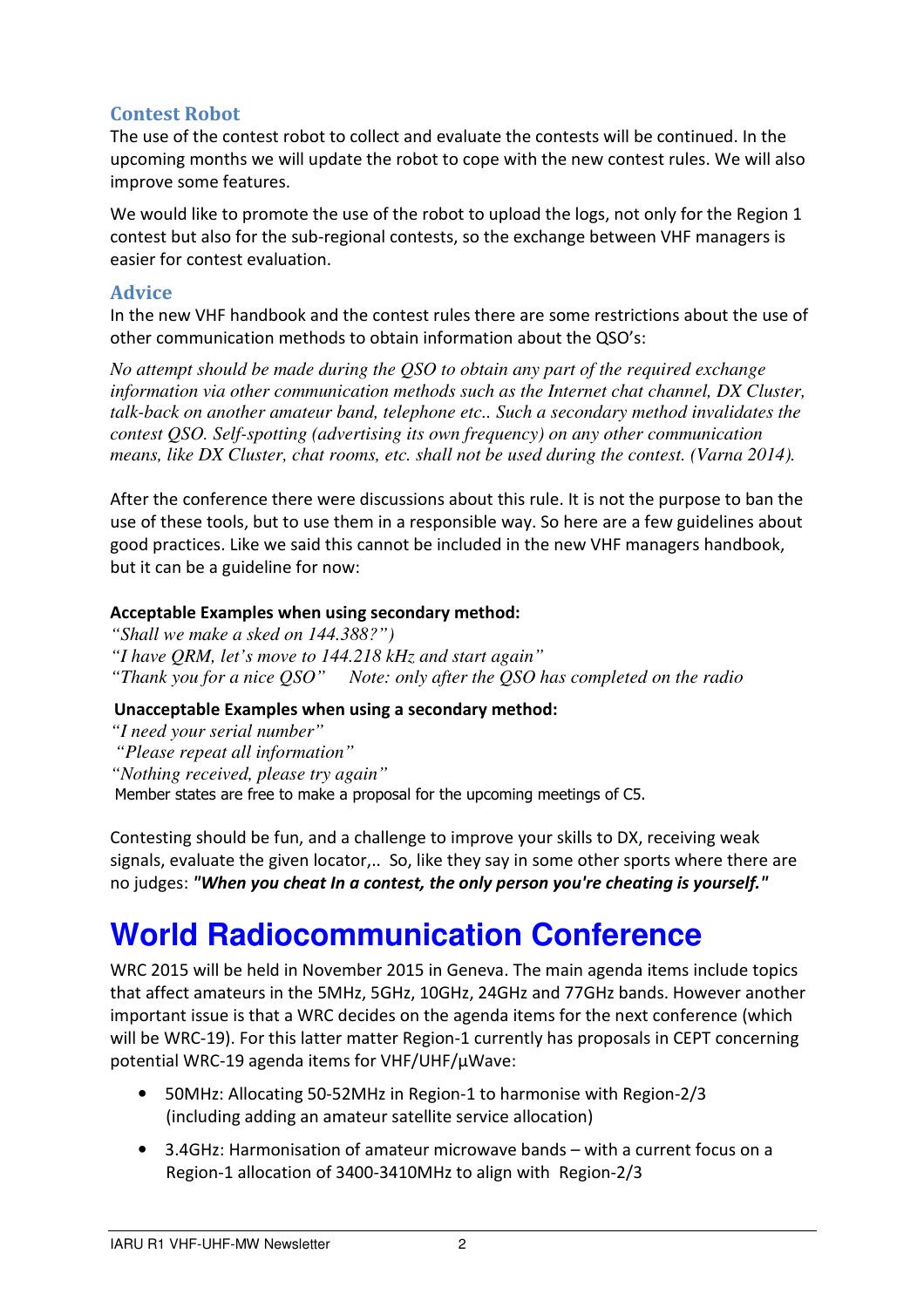In addition commercial users are proposing their own new WRC-19 items (such as more frequencies for mobile broadband) which may also affect us. WRC-15 is approaching quickly, so it is important that all member societies obtain the understanding and support of amateur radio matters with their regulators.

There is a lot of pressure on our microwave bands, for commercial usage, especially in the 2.3GHz band and some parts of 1.2 GHz (Galileo). We need to be prepared to defend our bands and/or find some alternatives if there are changes. For example we may need to raise the option of a new allocation such as 1300 -1310 MHz in order to mitigate restrictions that are appearing in the existing 23cm band.

In the meanwhile we can all take some actions:-

- Intensify the use of the UHF/SHF and µWave bands *("Use them or lose them")* and also demonstrate/publish how innovative our usage is
- Improving our contacts with our regulators, so they can be more supportive of amateur radio within CEPT or ITU
- Follow new Handbook recommendations such as for lower ATV repeater duty cycles in difficult bands

### **Executive council IARU-R1 2015**

This EC was held in Frankfurt, Germany on 7 and 8 February. The chairmen of C4 and C5 were invited to join this meeting. The following points are interesting for C5:

#### • **WRC15 (and WRC19)** (see also point 4)

It was recognised that in future WRCs, the IARU would need to pay particular attention to existing microwave allocations. LA2RR reminded the meeting about the procedure for "Future Agenda Items" for a WRC:

- o agree at regional level,
- o then to the AC,
- $\circ$  then to find national administration(s) who will propose it to CEPT or ITU.

#### • **IARU-R1 Website**

The website will be restructured and made more user-friendly. In the future you will find all documents and papers will be easier to find.

• **Interim meeting 2016** (see 6)

### **Interim meeting 2016**

The interim meeting will be held in Vienna in the second half of April 2016. The chairmen of C4 (HF) and C5 (VHF) have been asked to organize this meeting. It will be also the first time that members of the new C7 (EMC) will be together at an interim meeting (based on a decision from the Varna conference). More details will follow in the next newsletter.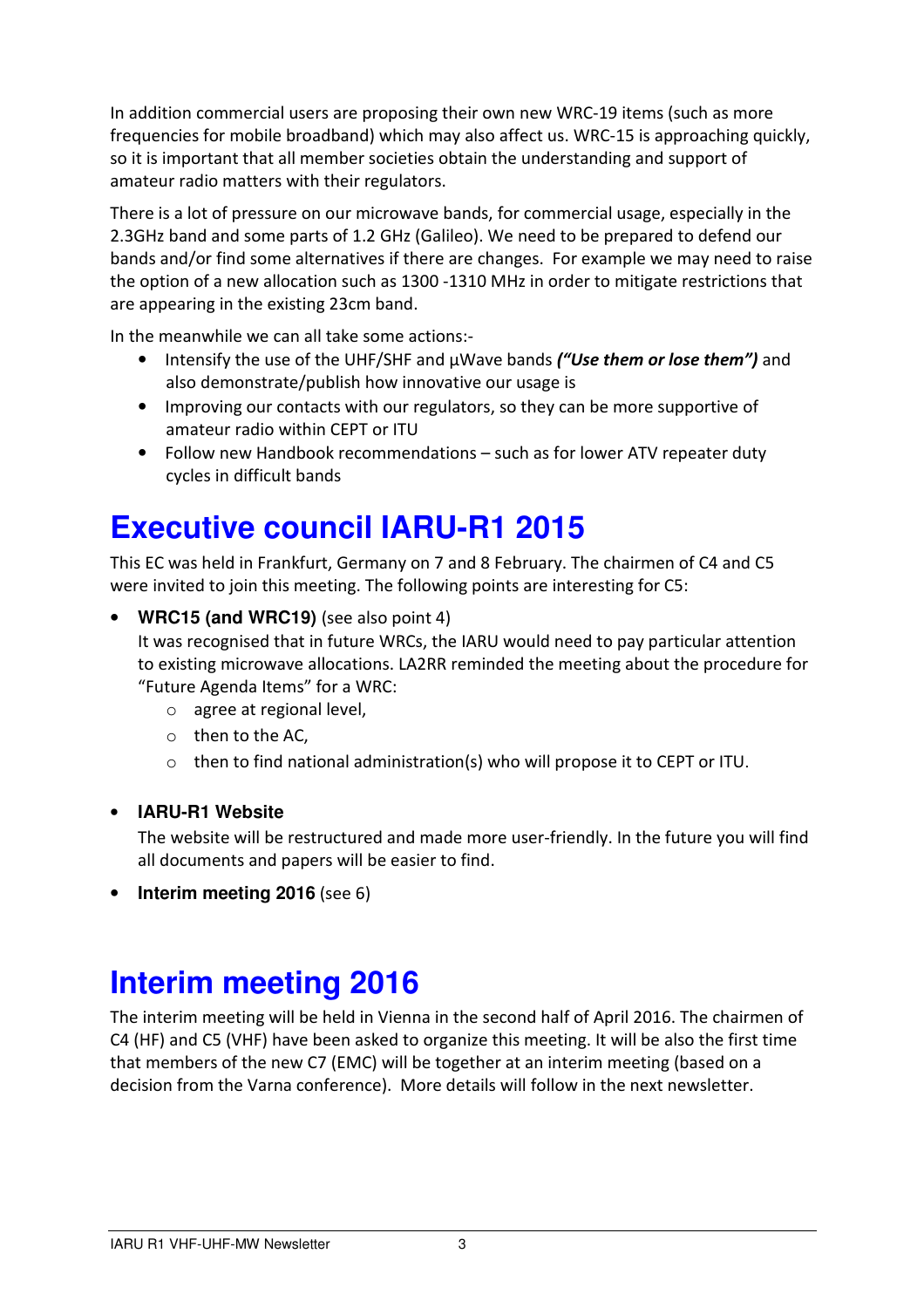# **Long term objectives**

- Some of the points in the VHF managers handbook are outdated (such as Section 7.8 about packet radio and BBS). Newer matters are not fully covered (digital modes such as DMR, D-STAR, connections with internet, …). It would be nice to have some discussion about new topics.
- How to improve the participation on the VHF/UHF/µWave contests
- And finally the last objective: to stimulate activity on the VHF/UHF/SHF and microwave bands. It would be nice to have more discussions in C5 about stimulating activities on our bands and not only discuss band planning or technical and operational matters.

To support this we need an open discussion using not only the reflector, but also our Wiki. We are looking at the possibilities to initiate a second Wiki, open for everyone interested in our bands, to join the discussion.

### **70MHz**

In June 2014, Dave Court EI3IO was appointed by Region-1 to launch a new 4m initiative to obtain regulatory recognition for a 70 MHz allocation in Europe (CEPT). At present there is not a formal allocation. However in the European Frequency Table (ECA), footnote EU9 does recognize our increasing use:-

*EU9 - In a growing number of CEPT countries, parts of the band 70.0-70.5 MHz are also allocated to the Amateur service on a secondary basis* 

The IARU-R1 initiative has now made significant progress. CEPT-WGFM is currently consulting on a change that will upgrade the status of amateur radio to a secondary allocation on the new basis of:-

*EU9 - CEPT countries may authorize all or parts of the band 69.9-70.5 MHz to the Amateur service on a secondary basis* 

The consultation on the ECA table does not include all our other requests (including EU12 which affects our 70cm band) and we are aware that some countries will oppose the 70MHz change. European Member Societies who wish to support 70MHz are asked to contact David EI3IO who can provide advice and templates for responding to CEPT.

#### **70 MHz in Malta**

The 70 MHz – 70.5 MHz band has been allocated to Amateur Radio use on secondary basis and included in the National Frequency Plan as published by the Mata Communications Authority (MCA) on 13 Feb 2015. There are quite a few local stations interested in being active on 4 m.